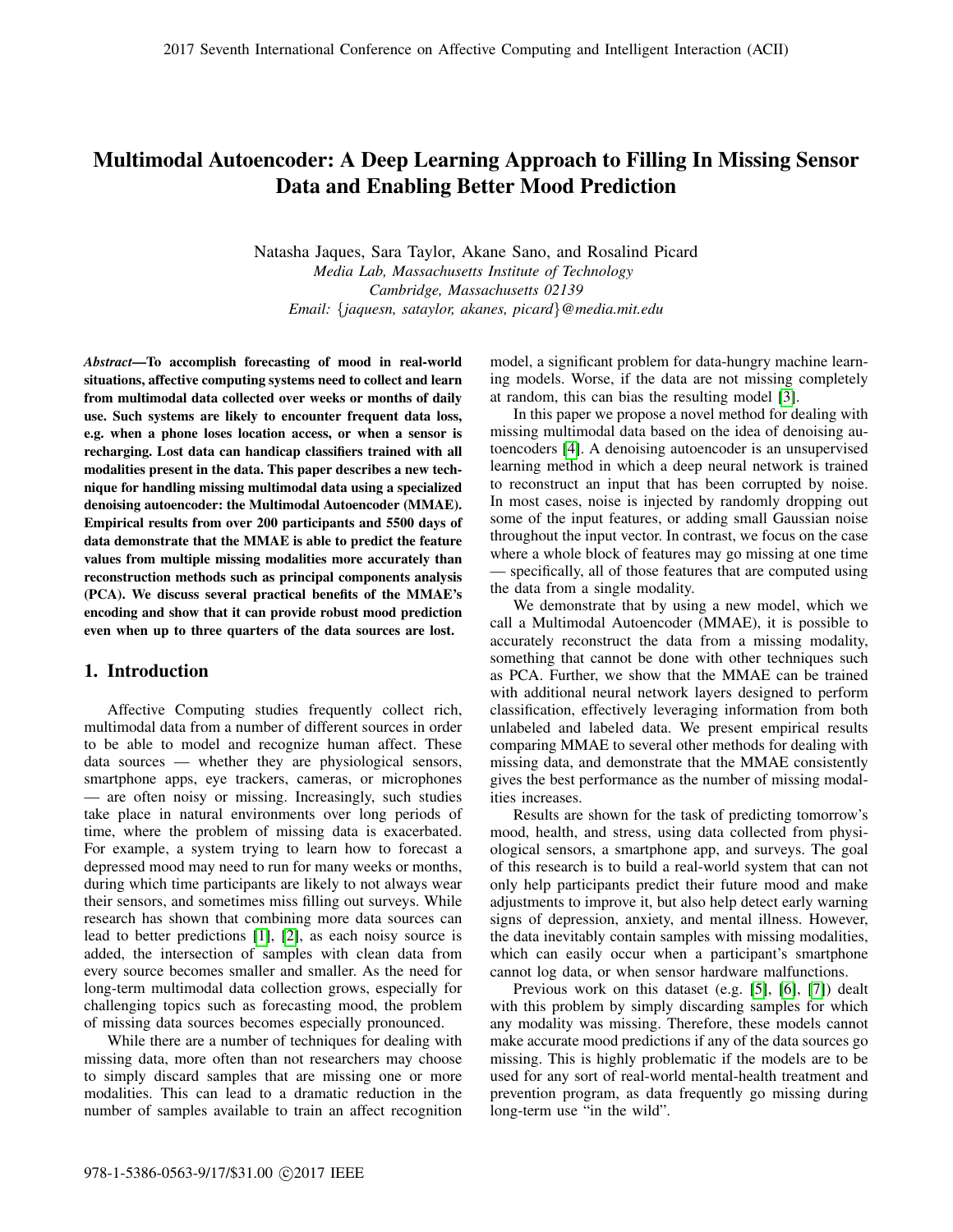

Figure 1. Image inpainting with an autoencoder, reproduced from [\[12\]](#page-6-7)

In contrast, the new MMAE enables accurate mood prediction even with several missing modalities. Below we will show that in addition to being robust, the MMAE provides added benefits that may allow individuals with privacy or comfort concerns regarding the collection of certain types of data to opt out of providing such data, yet still enjoy the benefits of a mood forecasting system.

# 2. Related Work

Previous research has used autoencoders to enhance emotion recognition systems. Deng and colleagues demonstrate that an autoencoder can be used to improve emotion recognition in speech through transfer learning from related domains [\[8\]](#page-6-8). Xue and others use an autoencoder as a pretraining step in a semi-supervised learning framework to disentangle emotion from other features in speech [\[9\]](#page-6-9). A recent, related approach uses auto-encoders for both speech emotion classification and domain adaptation, taking advantage of their ability to learn from both labeled data and unlabeled data from other domains [\[10\]](#page-6-10).

In the medical community, denoising autoencoders have been used to effectively compress data from large, sparse, extremely noisy Electronic Health Records (EHRs) into a much smaller embedding [\[11\]](#page-6-11). The authors show that the autoencoder embedding can drastically improve classification accuracy over the raw and noisy feature vector, or over other dimensionality reduction techniques such as PCA.

To the best of our knowledge, no previous work has proposed using autoencoders to fill in features from missing data sources. Some research that is conceptually similar to this idea comes from the computer vision community, which has investigated using autoencoders for the purpose of image inpainting [\[12\]](#page-6-7), [\[13\]](#page-6-12), [\[14\]](#page-6-13). In this problem, a large swath of an image has been removed or masked, and the task of the autoencoder is to hallucinate plausible values for the missing pixels based on related images it has seen in the training data (see Figure [1](#page-1-0) for an example). This task is similar to our problem, because we consider the case when many related feature values go missing at once; for example, if the smartphone app encounters an error, we can no longer compute any of the many features relating to the participant's location, calls, or SMS. However, it should be noted that image inpainting may be a considerably easier task than filling in missing sensor data, because an inpainting autoencoder can take advantage of the strong spatial regularities of images and high correlations in values of neighbouring pixels that occur in natural images, not to mention the abundance of image data that exists for unsupervised learning.

# 3. Mood Prediction Dataset

<span id="page-1-0"></span>The task at hand is to predict individuals' mood, health, and stress tomorrow night by using today's data about their physiology and behavior. The data we use were collected as part of a large-scale study of undergraduate students entitled SNAPSHOT: Sleep, Networks, Affect, Performance, Stress, and Health using Objective Techniques [\[15\]](#page-6-14). Rich, noisy, multimodal data was collected from 206 participants over 30 days each using wearable sensors, a smartphone app, and surveys. These data, along with weather information collected using DarkSky's Forecast.io API [\[16\]](#page-6-15), were used to compute a total of 343 features. Only a brief overview of the data is provided here; for more details see [\[5\]](#page-6-4), [\[6\]](#page-6-5), [\[17\]](#page-6-16).

Wrist-worn Affectiva Q sensors were used to collect 24 hour-a-day skin conductance (SC), skin temperature, and 3 axis accelerometer data, from which features such as step count, stillness, and SC responses (which relate to emotional arousal and stress) were extracted. Daily survey features included self-reported behaviors such as academic activities, exercise, and sleep. We include additional variables for day of the week, and whether it is a night before a school day. The smartphone app logged participants' calls, text messages, screen on/off events, and location throughout the day. In addition to extracting features about participants' communication and phone usage, location patterns were modeled with a Gaussian Mixture Model.

Each morning and evening, participants self-reported their mood (sad/happy), stress (low/high), and health (sick/healthy) on a scale from 0-100. Binary classification labels were assigned to the top and bottom 40% of these scores, discarding the middle 20% due to their questionable nature as either a 'happy' or 'sad' state, for example<sup>[1](#page-1-1)</sup>. To predict future mood and wellbeing, features from today are combined to predict mood, stress, and health labels tomorrow night. All 5,547 days for which any data are present are divided into non-overlapping training, validation, and testing sets using a 65/20/15% split. Data from a single person may appear in multiple sets, to allow for comparison with previous work.

As with many Affective Computing studies, the multimodal, real-world nature of the dataset leads to inevitable problems with missing data, as Table [1](#page-2-0) makes clear. While 206 participants  $\times$  30 days should lead to a total of 6180 days worth of data, there are only 5547 samples for which at least 40% of the features can be computed. This number is reduced significantly when we consider only those samples

<span id="page-1-1"></span><sup>1.</sup> Note: this is an improvement from previous work [\[5\]](#page-6-4), [\[6\]](#page-6-5) in which the middle 40% of scores were discarded.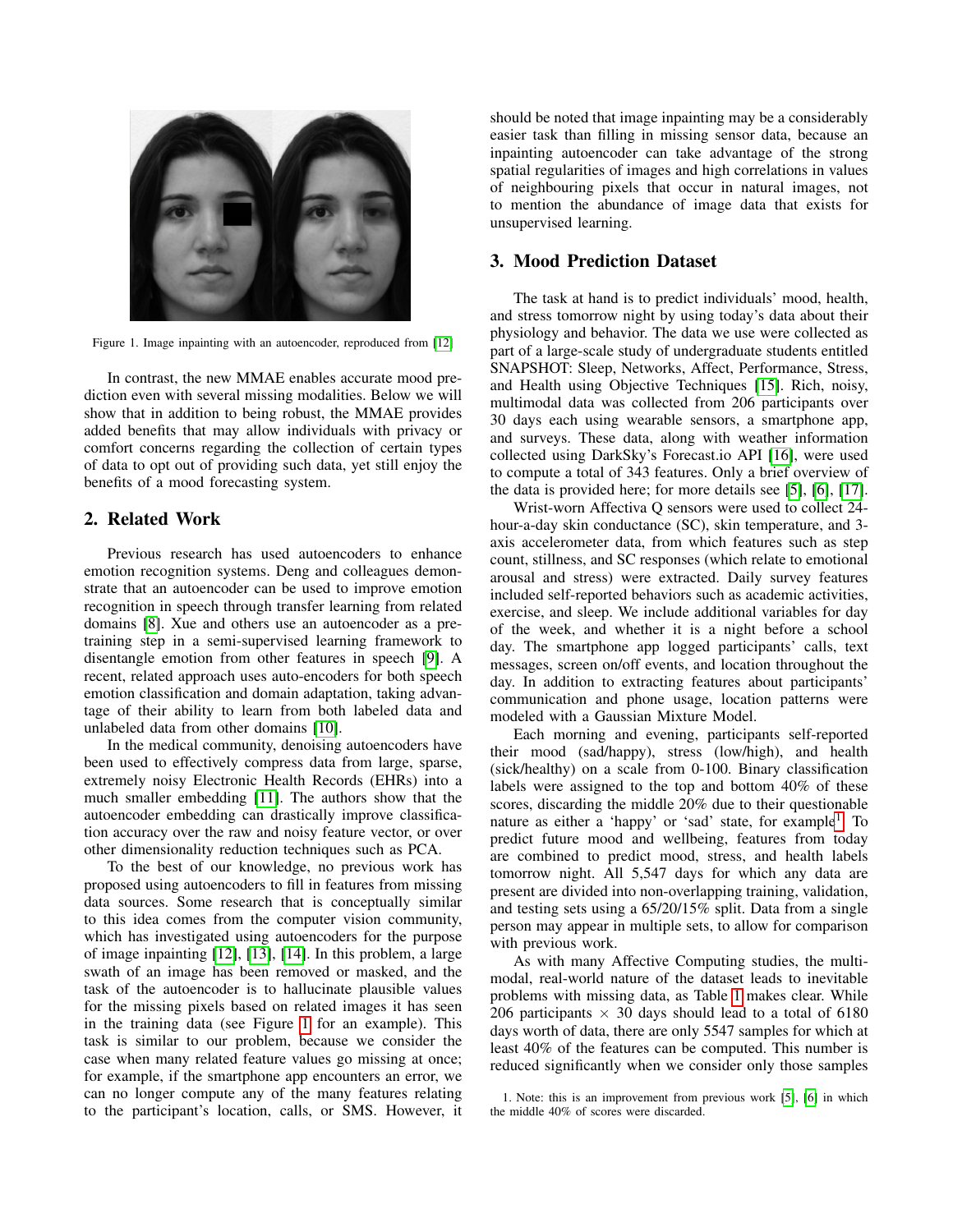TABLE 1. MISSING DATA IN THE SNAPSHOT STUDY

<span id="page-2-0"></span>

| Data                       | Num. samples | Percent |
|----------------------------|--------------|---------|
| All days in the study      | 6180         | 100%    |
| More than 40% clean data   | 5547         | 89.7%   |
| All modalities present     | 3819         | 61.8%   |
| Labeled                    | 2951         | 47.7%   |
| Labeled and all modalities | 2886         | 46.7%   |

for which all of the multimodal data sources are available. The number of available samples drops even more precipitously when we must consider only those samples that have a supervised training label, especially when discarding the middle [2](#page-2-1)0% of ratings<sup>2</sup>.

If we wish to train a supervised learning model using only samples with all modalities, *we can use only half of the available data*. Meanwhile, valuable information contained in the remainder of the data goes to waste.

# 4. Method

An autoencoder is an unsupervised learning technique in which a deep neural network is trained to reproduce an input  $X$  based on the reconstruction error between  $X$  and the network's output  $X'$ ; e.g. if using squared reconstruction error, the model would be trained to optimize the following loss function:

$$
L(X, X') = ||X - X'||^{2}
$$
 (1)

A key feature of autoencoders is learning a useful representation of the data, often in a compressed format. The input  $X \in \mathbb{R}^D$  must first be transformed into an *embedding*  $Z \in \mathbb{R}^K$ , often such that  $K \ll D$ ; see Figure [2](#page-2-2) for a graphical representation. The mapping from  $X$  to Z is accomplished by the *encoder* portion of the network. For example, if the encoder contains only a single neural network layer, then:

$$
Z = \alpha (W_e X + b_e) \tag{2}
$$

where  $W_e, b_e$  are the linear weights and bias and  $\alpha$  is typically a non-linear activation function, for example a Rectified Linear Unit (ReLU).

The second half of the network, the *decoder*, maps Z to the reconstruction  $X'$ ; i.e.:

$$
X' = \alpha (W_d Z + b_d) \tag{3}
$$

As a regularization technique, it is sometimes effective to tie the weights of the encoder and decoder, such that  $W_d = W_e^T$ .

The encoder can be considered a more complex, nonlinear dimensionality reduction technique. In the simple case of a 1-layer encoder with no activation function and mean squared error (MSE) loss, the network behaves like



<span id="page-2-2"></span>Figure 2. Autoencoder model

PCA, learning to project the input in the span of the first  $K$  principle components of the data [\[18\]](#page-6-17). However, with multiple hidden layers and non-linear activation functions at each layer, the embedding can learn to encode complex, higher-level features. Thus, the embedding  $Z$  can capture important conceptual information about the input data [\[19\]](#page-6-18).

In a denoising autoencoder (DAE), the input  $X$  is corrupted with noise to obtain  $X$ . The DAE is trained to reconstruct the original, noise-free input X from  $\tilde{X}$ . Typically, the added noise takes the form of: a) Gaussian noise,  $\widetilde{X}|X \sim \mathcal{N}(X, \sigma^2 I)$ ; b) masking noise, where a random fraction of the elements of  $X$  are set to 0; or c) salt and pepper noise, where a random fraction of the elements of X are set to their minimum or maximum value [\[4\]](#page-6-3).

# <span id="page-2-3"></span>4.1. MMAE

The MMAE was developed to ameliorate the likely problem where a number of contiguous features from the same modality go missing at once. We start by normalizing all of the features to be in the range  $[0, 1]$ . We then represent a missing modality by filling all features from that modality with the special value  $-1$ . It is important to use a special value to indicate missing data that must be filled, rather than fill with a value such as 0 which could actually occur in the real data. To train the MMAE, we first use samples that have data from every modality to provide the ground truth noise-free  $X$ . At training time, for every sample  $X$ , we compute  $X$  by adding noise using two methods. First, we add simple masking noise to 5% of the features, as in [\[4\]](#page-6-3). Second, we randomly select one or more modalities and set all of the feature values for that modality to  $-1$ ; essentially, masking entire modalities at once. The model is then trained to reproduce  $X$  from  $X$ . Effectively, this means that the model must learn to predict reasonable values for the missing modality from the rest of the features. For example, it may use the participant's physiology and location patterns to predict her survey responses, such as how much time she spent in class, or whether she drank caffeine.

After training the autoencoder portion of the network with the clean, unsupervised examples for which all sensors are available, we then begin a second phase of training for classification. Here we connect the encoder to additional

<span id="page-2-1"></span><sup>2.</sup> The number of samples with all modalities present overlaps more heavily with labeled samples in this dataset than is typical of most datasets, since the labels are collected from a survey, and other information from this survey is considered to be one of the modalities.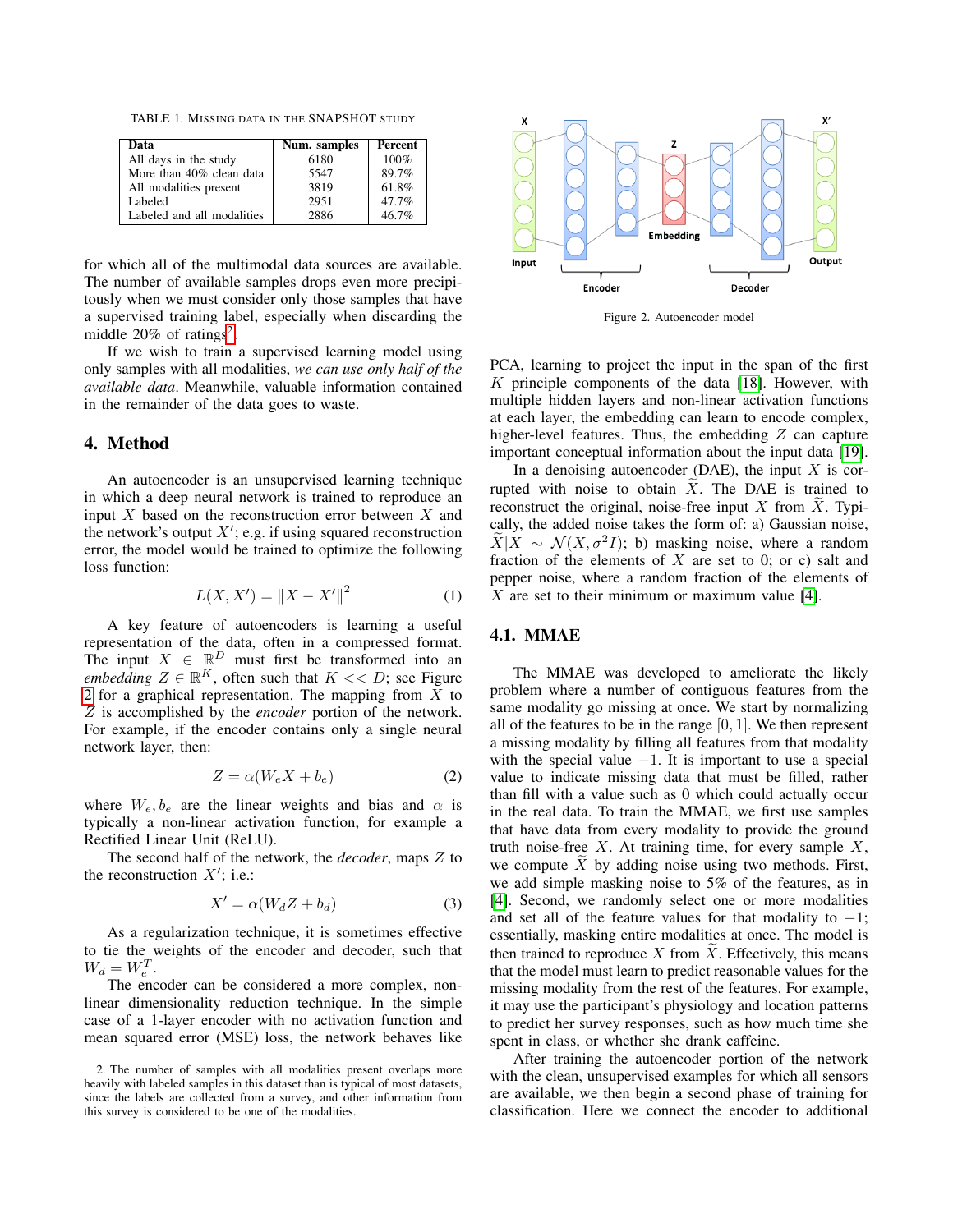

Figure 3. Data loss in traditional supervised learning paradigm

classification layers used for predicting mood, health, and stress. We allow gradients to backpropagate through the entire network, from the classification layers into the encoder. In this second phase, although we continue to add noise in the same way, we use all of the training data for which a label is available, whether it has data for every modality or not. As is presented in Figure [3,](#page-3-0) traditional supervised learning is only able to learn from the intersection of samples which are both clean and labeled. In contrast, the weights of the MMAE's encoder learn from both clean, unsupervised data with no labels, and noisy, supervised data with missing modalities, leveraging as much of the available data as possible.

We identify 11 modalities within the data, as in [\[7\]](#page-6-6); these are shown in Table [2.](#page-4-0) Note that physiology is sub-divided into features from four different time intervals during the day in order to ensure each modality has a roughly similar number of features. This could allow the MMAE to more easily predict an individual's physiology in the afternoon from her physiology in the morning. However, we believe this to be a realistic scenario, since often a participant will choose not to wear the sensor for only part of a day, e.g., if s/he has to participate in an extra-curricular activity such as a dance recital or swim meet.

Still, it is possible for multiple modalities to go missing at once, e.g. all four physiology modalities. Previous research has shown that denoising autoencoders are most effective when the noise injected during training matches the actual noise in the data distribution [\[14\]](#page-6-13). Therefore, we assessed the training data to determine how frequently each modality goes missing, and which modalities frequently go missing together. We found that in the SNAPSHOT data, the location modality is lost most frequently (likely due to participants disabling location services on their phone), and the second most likely pattern is that all of the smartphone app modalities (location, call, SMS, and screen) go missing together. We used this learned distribution over missing modalities to improve the training of the MMAE; we call this approach training with *structured noise*.

#### 4.2. Implementation and Experiments

While using MSE is easy and most common, we found that using a cross-entropy (CE) reconstruction loss reliably led to better results for the MMAE than using MSE. The CE loss to be minimized is:

$$
L_H(X, X') = -\sum_{k=1}^{D} [X_k \log X'_k + (1 - X_k) \log(1 - X'_k)]
$$

Since cross-entropy is appropriate for binary values, before applying this loss we first normalized all of our features to the  $[0,1]$  range.

<span id="page-3-0"></span>In addition, we experimented with implementing the MMAE as a Variational Autoencoder (VAE) [\[20\]](#page-6-19), which constrains the features in the embedding to follow  $K$  independent Gaussian distributions. This makes it more likely that a random embedding sampled from a  $K$ -dimensional multivariate Gaussian with mean 0 and variance 1, will actually correspond to a plausible sample when passed through the decoder; in other words, it makes it possible to generate new samples by interpolating in the embedding space. While this ability to generate realistic-looking samples of data is interesting, we conducted experiments using the VAE version of our MMAE and found it did not improve reconstruction or classification performance.

To assess the MMAE, we compared it to two other dimensionality reduction techniques: PCA, and a supervised feature selection technique in with the features with the highest ANOVA F-value with the classification label in the training data were selected. We constrained each method to reduce the original 343 features to 100 dimensions to enable fair comparison; this allowed the PCA to capture 98% of the variance in the data, assuring a fair comparison. We also compared MMAE to four ways of dealing with missing data, including discarding the data when training the model, filling it with a special value like -1, filling it with the average for that feature, and filling it using a PCA reconstruction. PCA reconstruction of missing data was conducted by applying the inverse transformation learned by PCA to the 100-dimensional principle components vector.

We also compared the MMAE's classification performance to three other machine learning algorithms including Support Vector Machines (SVM), Logistic Regression (LR), and a feedforward neural network (NN). For all models we performed a grid search over possible hyperparameter settings, optimizing for performance on the validation set.

Due to space constraints we cannot report the optimal hyperparameters for every combination of model and classification label, but we can indicate that the MMAE autoencoder architecture that produced the lowest reconstruction error was: hidden layers of size [300,100] for the encoder, identical structure with tied weights for the decoder, softsign activation function, no dropout, and an L2 weight regularization coefficient of .001. The MMAE architecture that produced the best classification accuracy had hidden layers of [300,100] with tied weights for the autoencoder, classification layers of [50,20], ReLU activation and dropout throughout, and an L2 weight regularization coefficient of .01 for the autoencoder, but 0 for the classification layers.

All of the Tensorflow code developed to implement the MMAE – as well as the supporting algorithms, feature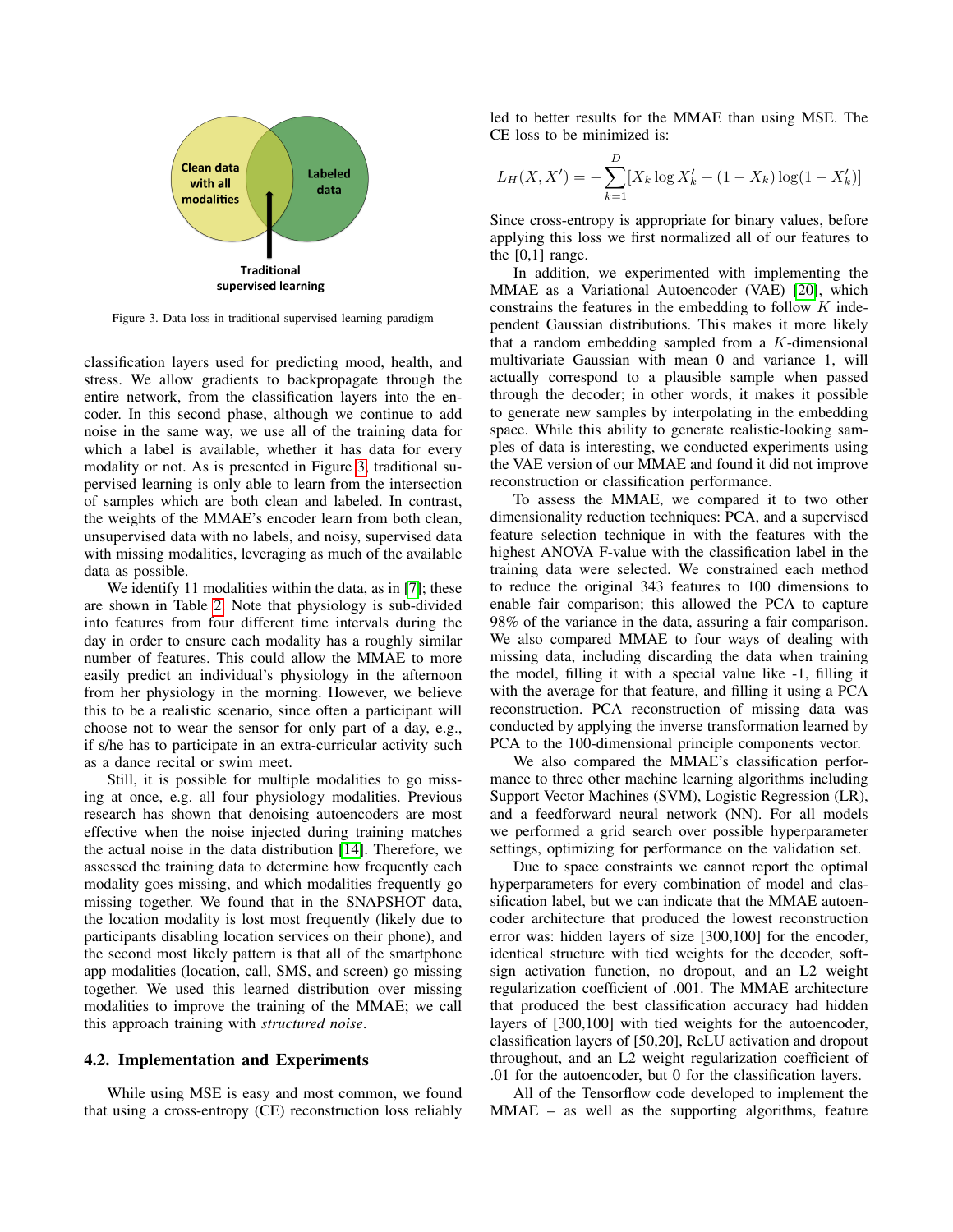

Figure 4. The full feature vector containing 11 modalities. MMAE reconstruction (red) and PCA reconstruction (green) are compared to the original data (black). Areas shaded grey have been masked to produce  $\tilde{X}$ .

selection methods, and the hyperparameter search – has been open sourced and is available at [https://github.com/](https://github.com/natashamjaques/MultimodalAutoencoder) [natashamjaques/MultimodalAutoencoder.](https://github.com/natashamjaques/MultimodalAutoencoder)

#### 5. Results

We first assess the ability of the MMAE to fill in missing modality data. As a comparison, we also reconstruct missing data with a PCA mapping learned on the training data. The PCA was able to explain 97.81% of the variance in the data when projecting down to 100 dimensions, indicating that it provides a strong baseline. In fact, PCA produces a more faithful reconstruction of the clean data than the MMAE; PCA obtains a Root Mean Squared Error (RMSE) of 0.036 on reconstructing clean test set data with no missing modalities, while MMAE scores 0.084.

However, the strength of the MMAE is its ability to restore missing modalities by predicting appropriate values based on the rest of the feature vector and similar patterns in the training data. Figure [4](#page-4-1) shows that even in the case when four of the modalities go missing at the same time, the MMAE trained with structured noise is still able to predict realistic values for the features that have been masked with -1. In contrast, the PCA reconstruction hovers around whatever value was used to fill the missing data; in this case we chose a value of 0 to make it a fair comparison (since 0 is a frequent value in the real data, the RMSE will be lower if the PCA reconstruction does not differ much from the fill value), but still find that PCA is unable to reconstruct the missing features.

The difference in reconstruction performance between the MMAE and PCA is even more evident in Figure [5,](#page-4-2) which shows a close-up of reconstructed data from a single missing modality. PCA is able to recover one or two of the features, likely because they are highly correlated with other features in the vector which are not masked, and are thus redundant. However, in general PCA fails to reconstruct the missing data and again produces output hovering around 0. Conversely, the MMAE is able to accurately predict the missing feature values based on patterns learned in the training data, effectively restoring much of the original data.

#### 5.1. Ability to reconstruct each modality

To test the MMAE's ability to reconstruct data from each of the different sources, each modality was dropped

<span id="page-4-1"></span>

Figure 5. MMAE reconstruction (red), PCA reconstruction (green), original data (black). As in Figure [4,](#page-4-1) masked data has been shaded grey.

<span id="page-4-2"></span><span id="page-4-0"></span>TABLE 2. RMSE FOR EACH MODALITY. BOLDED ENTRIES ARE SIGNIFICANT IMPROVEMENTS.

| <b>Modality</b>           | <b>Size</b>    | <b>PCA</b> | <b>MMAE</b> | t.    |
|---------------------------|----------------|------------|-------------|-------|
| Survey                    | 39             | 0.363      | 0.263       | 26.5  |
| Physiology 12am-3am       | 43             | 0.319      | 0.095       | 84.9  |
| Physiology 3am-10am       | 43             | 0.320      | 0.086       | 103.7 |
| Physiology 10am-5pm       | 43             | 0.301      | 0.091       | 96.4  |
| Physiology 5pm-12am       | 43             | 0.320      | 0.093       | 85.3  |
| Location                  | 15             | 0.590      | 0.110       | 133.8 |
| Call                      | 20             | 0.280      | 0.044       | 137.4 |
| <b>SMS</b>                | 30             | 0.481      | 0.078       | 154.6 |
| Screen                    | 25             | 0.423      | 0.081       | 149.3 |
| Weather                   | 40             | 0.488      | 0.253       | 82.4  |
| Day of week, school night | $\overline{c}$ | 0.634      | 0.276       | 12.3  |
| <b>Total</b>              | 343            | 0.411      | 0.134       | 104.5 |

out over the entire test set, and this data was reconstructed with either an MMAE trained with by uniformly masking different modalities, or with PCA. It is clear from Table [2](#page-4-0) that the MMAE produces decidedly lower RMSE when reconstructing data from a missing modality than PCA. A series of t-tests with Bonferroni correction were conducted to determine if MMAE produced significantly lower RMSE than PCA; all of the tests were significant at the  $p = .001$ level.

From Table [2,](#page-4-0) it is interesting to note that the MMAE can more easily predict a person's physiology and behavioral patterns (e.g. call, sms, screen, etc.) than predict extrinsic factors like the weather or the day of the week. In particular,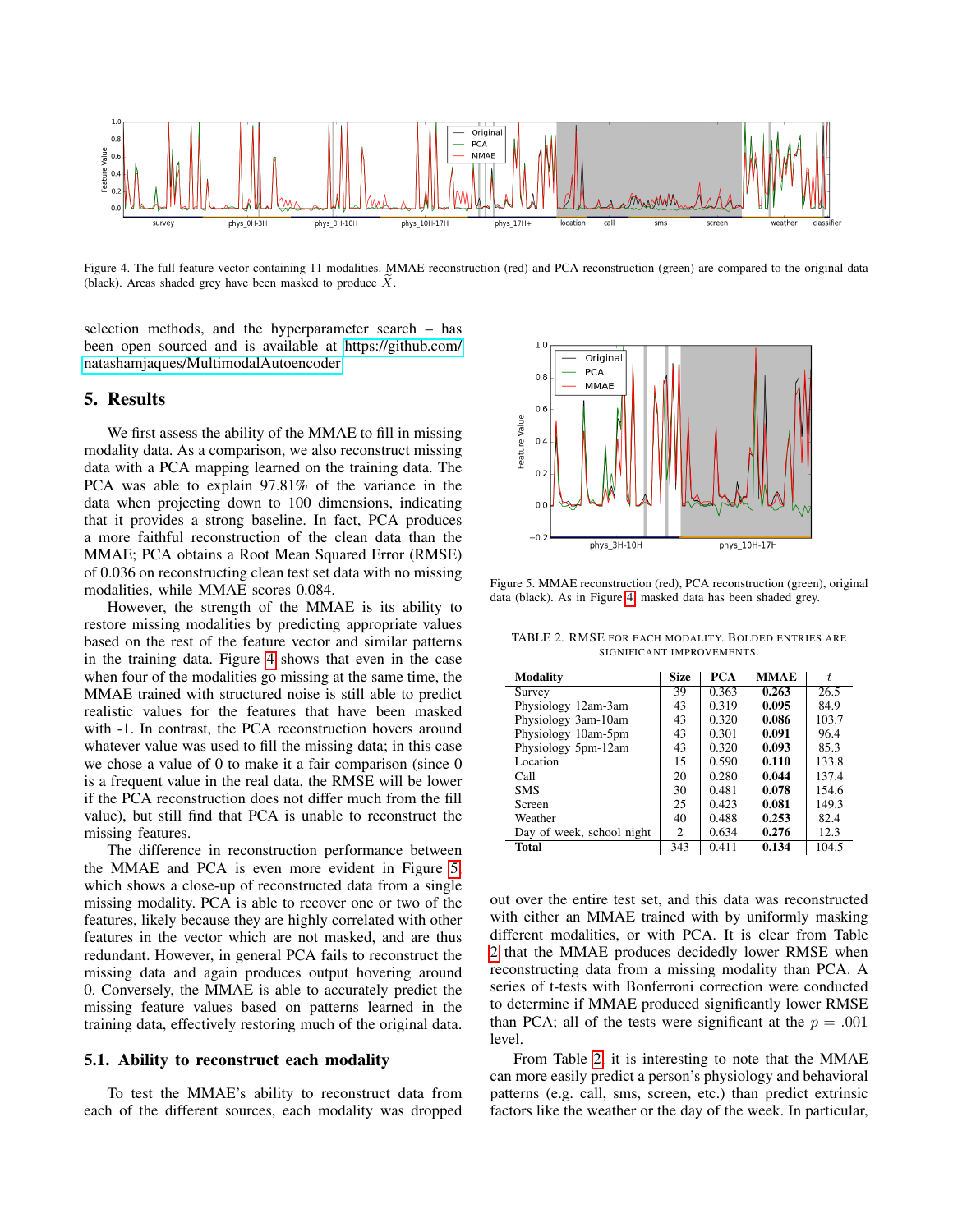<span id="page-5-0"></span>TABLE 3. MOOD PREDICTION ACCURACY ON HELD-OUT TEST SET

| Label         | Model      | Fill | Fill | Feat. | <b>PCA</b> | <b>MMAE</b> |
|---------------|------------|------|------|-------|------------|-------------|
|               |            | avg. | $-1$ | sel.  |            |             |
| Mood          | LR         | 59.3 | 59.2 | 60.2  | 57.0       | 60.2        |
|               | <b>SVM</b> | 61.8 | 59.5 | 61.2  | 59.3       | 59.1        |
|               | NN         | 60.3 | 58.2 | 60.9  | 62.5       | 61.5        |
|               | LR         | 59.7 | 59.8 | 57.9  | 56.7       | 58.9        |
| Health        | <b>SVM</b> | 60.5 | 61.0 | 64.2  | 61.6       | 64.1        |
|               | NN         | 64.3 | 62.5 | 59.3  | 60.4       | 61.5        |
| <b>Stress</b> | LR         | 62.5 | 61.7 | 59.3  | 59.2       | 60.3        |
|               | <b>SVM</b> | 65.5 | 61.8 | 62.6  | 59.5       | 58.7        |
|               | NN         | 63.9 | 59.8 | 60.5  | 63.2       | 62.2        |

the RMSE for day of the week may be quite high because it is not possible to distinguish between similar week days; i.e. a student's physiology and location patterns may look the same whether it is Monday or Tuesday.

#### 5.2. Using the MMAE embeddings for classification

We also tested the ability of the MMAE to produce embeddings that can be used effectively for classification. To do this each feature vector  $X$  was passed through the encoder to produce an embedding  $Z$ , then the embedding was used with other classifiers such as SVM. These results are compared to those obtained by applying other methods for dimensionality reduction or dealing with missing data; namely, PCA, feature selection, and filling the missing values with either the average or a special value like -1. Although some studies have reported dramatic improvement in prediction accuracy using autoencoder embeddings (e.g. [\[11\]](#page-6-11)), in this case the MMAE embeddings did not approve classification performance above the comparison methods. Table [3](#page-5-0) shows that the accuracy<sup>[3](#page-5-1)</sup> in predicting mood, stress, and health on the held-out test set when using the embeddings is similar to that obtained with the other methods. A McNemar test [\[21\]](#page-6-20) applied revealed no significant differences. The lack of improvement is likely due to the fact that the dataset is relatively clean (only about 30% of the supervised training examples contain noise). Further, the original feature vector used in the work of Miotto and colleagues contained 100,000s of extremely noisy features [\[11\]](#page-6-11), whereas the 343 features from the SNAPSHOT data are already the result of several years worth of careful feature extraction, design, and selection based on domain knowledge, and are therefore already compressed and cleaned. Still, the embedding provides equivalent performance while compressing the data representation even further for enhanced computational efficiency. In addition, the embedding provided by the MMAE is a de-identified representation of otherwise highly sensitive and personal data, which may provide protection for privacy as long as the decoder is kept private.

#### 5.3. Robust prediction with missing modalities

The most important use case of the MMAE is to be able to deal effectively with real-world noisy data in which several modalities may go missing at once. Therefore, we compared the MMAE to several other methods for dealing with missing data: simply discarding it and training only on clean samples, filling it with a special value like -1, or performing PCA. Each of these methods are used to train a NN, as it was shown to give the best performance for mood and stress forecasting. The MMAE can directly make predictions using the additional classification layers connected to the encoder, as described in Section [4.1.](#page-2-3)



<span id="page-5-2"></span>Figure 6. Stress prediction accuracy on the held-out test set as a function of the number of missing modalities. Error bars show 95% confidence intervals. Mood and health showed a similar pattern.

Figure [6](#page-5-2) shows the performance of each of these methods on the test data as the number of modalities missing from the data increases. Note that the discard model was trained once on all available clean data, while the rest of the models were re-trained each time on training data with the appropriate number of missing modalities per row. As is obvious from Figure [6,](#page-5-2) the discard model — which represents the previous state-of-the-art for dealing with missing modalities in this dataset [\[5\]](#page-6-4), [\[6\]](#page-6-5), [\[7\]](#page-6-6) — performs extremely poorly as more modalities go missing. This is likely to reflect the performance that can be expected from such a model when applied "in the wild" in a mood prediction app. Performance is slightly higher when the NN is trained on noisy data, but in general both dimensionality reduction methods (PCA and MMAE) give higher performance from the beginning, likely because they reduce the risk of overfitting. When the dataset is relatively clean, as is the case with the SNAPSHOT data, the MMAE may not provide a significant performance improvement over PCA. However, as the number of modalities lost increases, the MMAE reliably outperforms PCA, maintaining its mood prediction accuracy even when nearly three quarters of the original features are missing. Thus, we see that the new MMAE provides an important performance advantage for a real-world system in which multiple modes of data are sporadically present.

<span id="page-5-1"></span><sup>3.</sup> We also compute Area Under the Curve (AUC) scores; they are extremely similar to the accuracy scores due to the balanced nature of the classification labels, and are not shown due to space constraints.